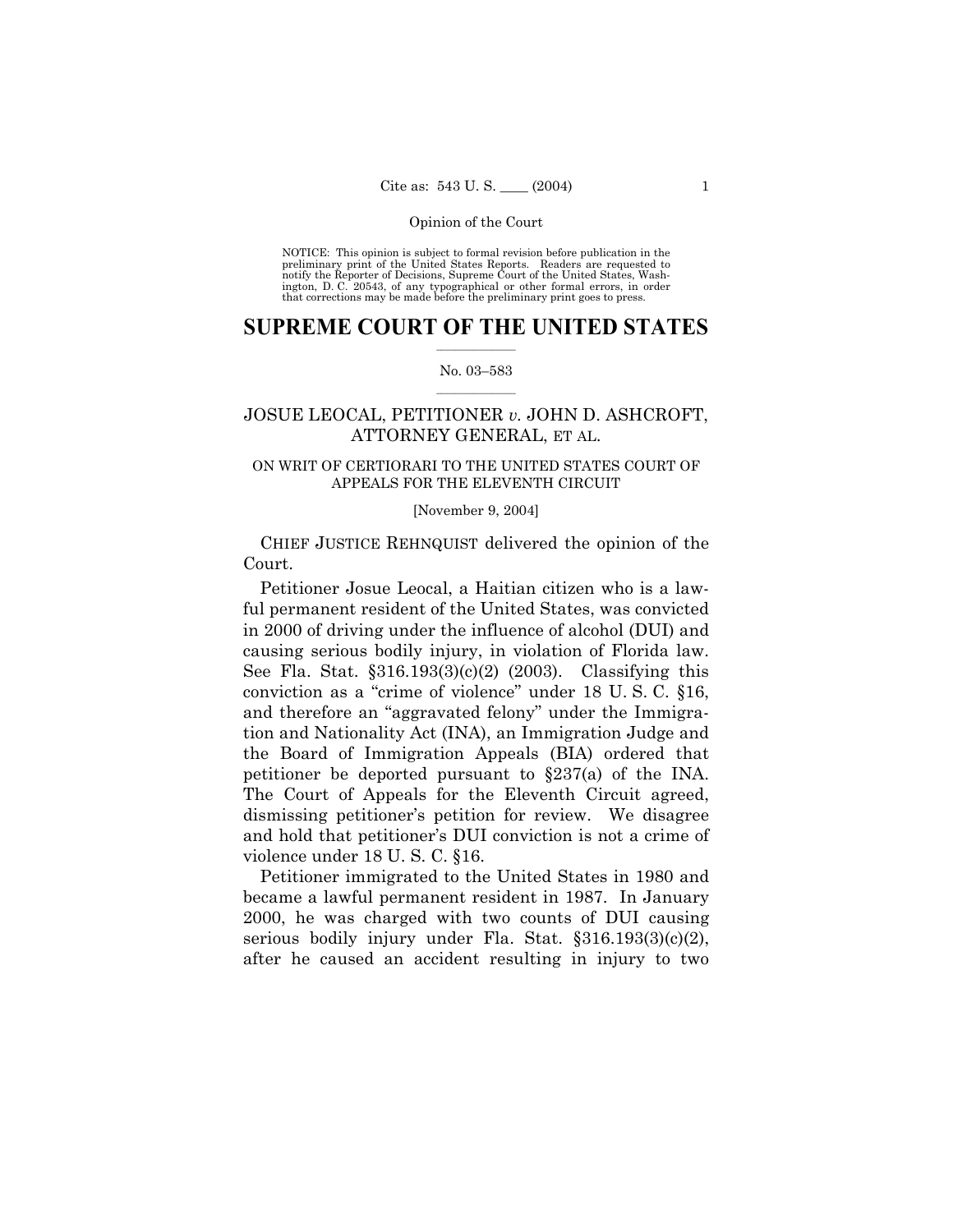# Opinion of the Court

people. He pleaded guilty to both counts and was sentenced to two and a half years in prison.

 In November 2000, while he was serving his sentence, the Immigration and Naturalization Service (INS) initiated removal proceedings against him pursuant to ß237(a) of the INA. Under that provision, "[a]ny alien who is convicted of an aggravated felony  $\ldots$  is deportable" and may be removed upon an order of the Attorney General. 66 Stat. 201, 8 U. S. C. ß1227(a)(2)(A)(iii). Section  $101(a)(43)$  of the INA defines "aggravated felony" to include, *inter alia*, "a crime of violence (as defined in section 16 of title 18, but not including a purely political offense) for which the term of imprisonment [is] at least one year." $1$ 8 U. S. C. ß1101(a)(43)(F) (footnote omitted). Title 18 U. S. C.  $$16$ , in turn, defines the term "crime of violence" to mean:

ì(a) an offense that has as an element the use, attempted use, or threatened use of physical force against the person or property of another, or

ì(b) any other offense that is a felony and that, by its nature, involves a substantial risk that physical force against the person or property of another may be used in the course of committing the offense."

Here, the INS claimed that petitioner's DUI conviction

<sup>1</sup>Congress first made commission of an aggravated felony grounds for an alienís removal in 1988, and it defined the term to include offenses such as murder, drug trafficking crimes, and firearm trafficking offenses. See Anti-Drug Abuse Act of 1988, ßß7342, 7344, 102 Stat. 4469, 4470. Since then, Congress has frequently amended the definition of aggravated felony, broadening the scope of offenses which render an alien deportable. See, *e.g.*, Antiterrorism and Effective Death Penalty Act of 1996, ß440(e), 110 Stat. 1277 (adding a number of offenses to  $$101(a)(43)$  of the INA); Illegal Immigration Reform and Immigrant Responsibility Act of 1996 (IIRIRA), §321, 110 Stat. 3009–627 (same). The inclusion of any "crime of violence" as an aggravated felony came in 1990. See Immigration Act of 1990, ß501, 104 Stat. 4978, 5048.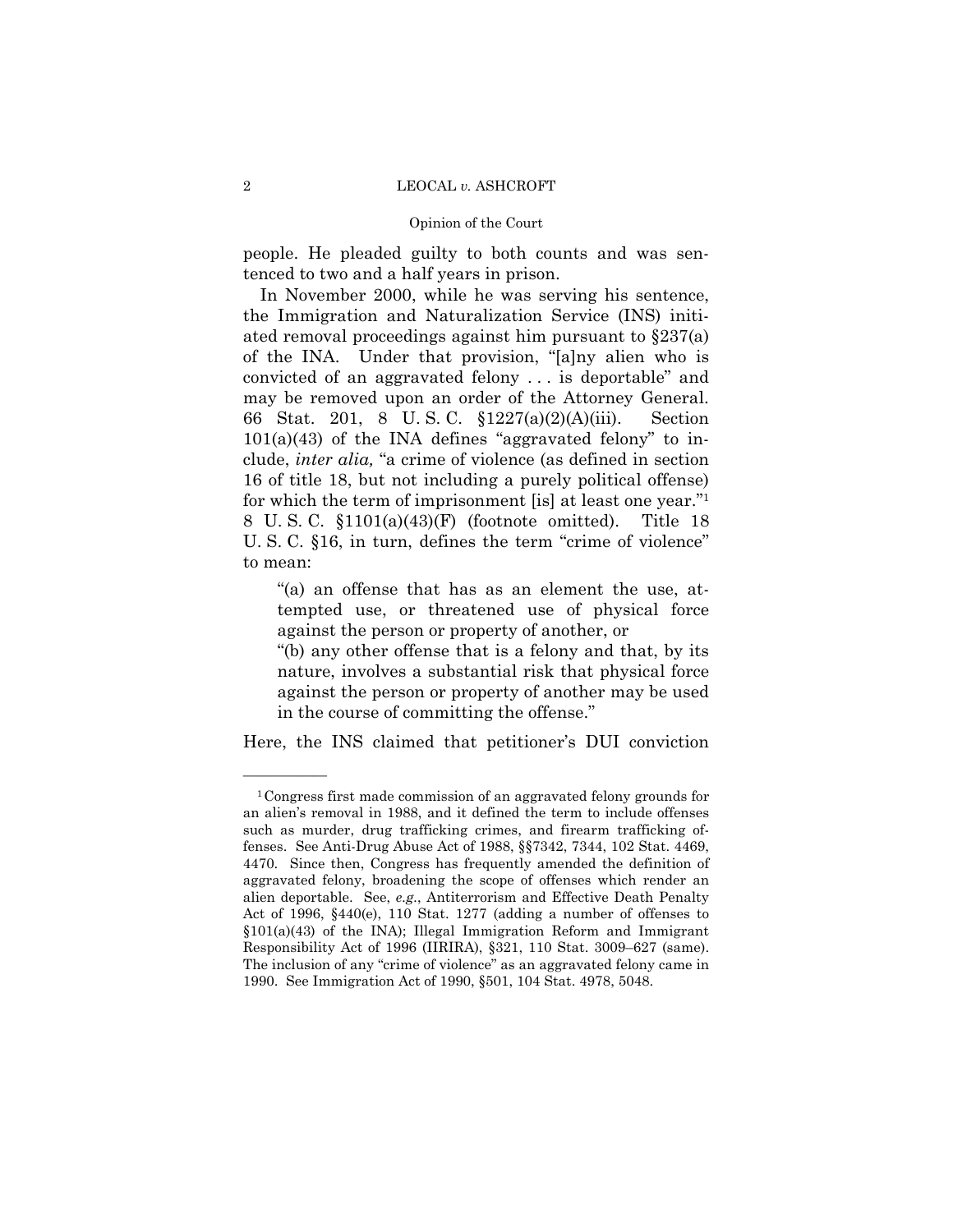was a "crime of violence" under §16, and therefore an "aggravated felony" under the INA.

 In October 2001, an Immigration Judge found petitioner removable, relying upon the Eleventh Circuit's decision in *Le* v. *United States Attorney General*, 196 F. 3d 1352 (1999) *(per curiam),* which held that a conviction under the Florida DUI statute qualified as a crime of violence. The BIA affirmed.2 Petitioner completed his sentence and was removed to Haiti in November 2002. In June 2003, the Court of Appeals for the Eleventh Circuit dismissed petitionerís petition for review, relying on its previous ruling in *Le*, *supra*.<sup>3</sup> App. to Pet. for Cert. 5a–7a. We granted certiorari, 540 U. S. 1176 (2004), to resolve a conflict among the Courts of Appeals on the question whether state DUI offenses similar to the one in Florida, which either do not have a *mens rea* component or require only a showing of negligence in the operation of a vehicle,

<sup>&</sup>lt;sup>2</sup>When petitioner first appealed, the BIA's position was that a violation of DUI statutes similar to Floridaís counted as a crime of violence under 18 U. S. C. ß16. See, *e.g.*, *Matter of Puente-Salazar*, 22 I. & N. Dec. 1006, 1012–1013 (BIA 1999) (en banc). Before petitioner received a decision from his appeal (due to a clerical error not relevant here), the BIA in another case reversed its position from *Puente-Salazar* and held that DUI offenses that do not have a *mens rea* of at least recklessness are not crimes of violence within the meaning of ß16. See *Matter of Ramos*, 23 I. & N. Dec. 336, 346 (BIA 2002) (en banc). However, because the BIA held in *Ramos* that it would "follow the law of the circuit in those circuits that have addressed the question whether driving under the influence is a crime of violence," *id.*, at 346–347, and because it found the Eleventh Circuit's ruling in *Le* controlling, it affirmed the Immigration Judge's removal order. See App. to Pet. for Cert.  $1a-4a$ .

<sup>3</sup>Pursuant to the IIRIRA, the Eleventh Circuit was without jurisdiction to review the BIAís removal order in this case if petitioner was "removable by reason of having committed" certain criminal offenses, including those covered as an "aggravated felony." See 8 U.S.C.  $$1252(a)(2)(C)$ . Because the Eleventh Circuit held that petitioner's conviction was such an offense, it concluded that it had no jurisdiction to consider the removal order.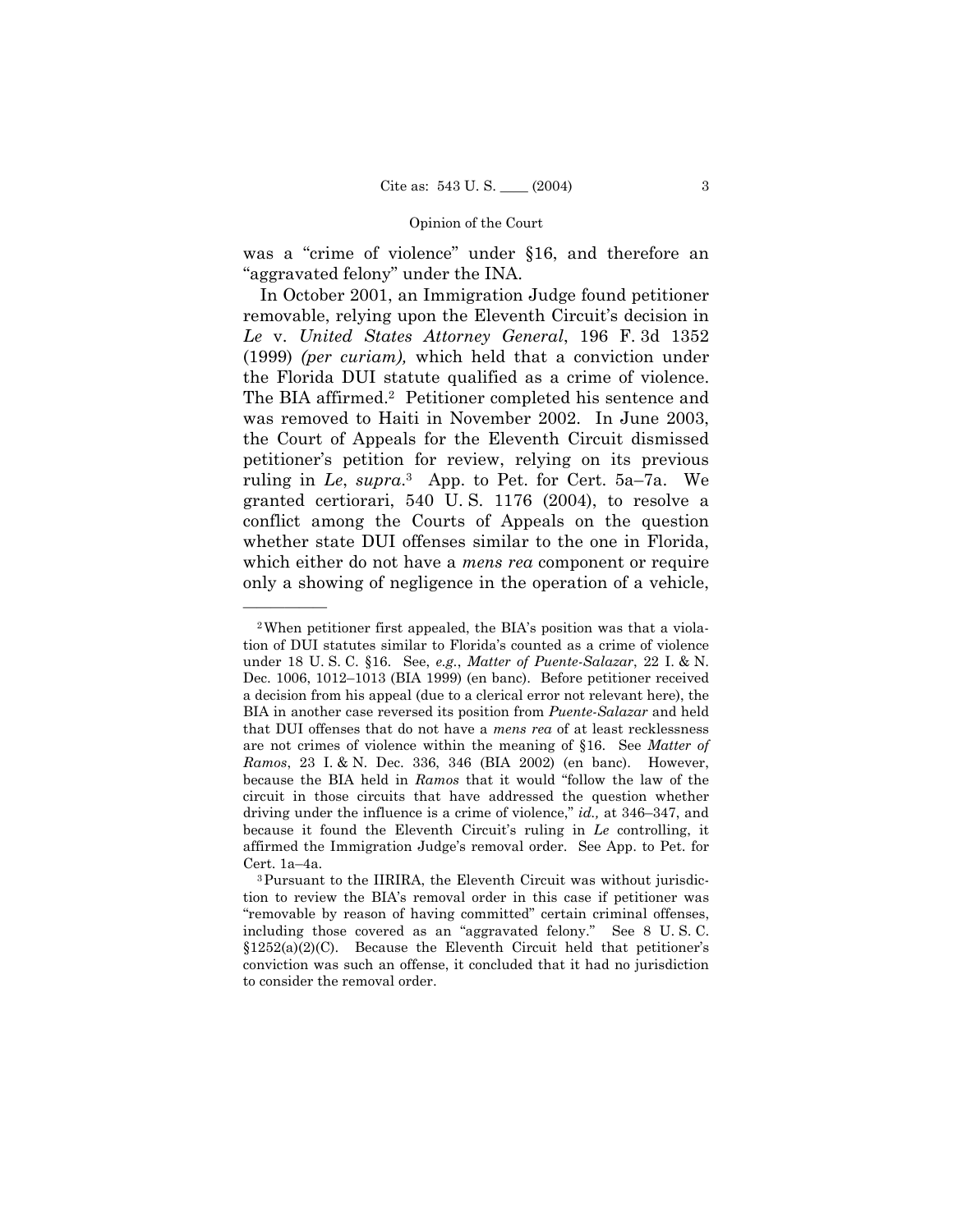#### Opinion of the Court

qualify as a crime of violence. Compare *Le*, *supra*, at 1354; and *Omar* v. *INS*, 298 F. 3d 710, 715-718 (CA8 2002), with *United States* v. *Trinidad-Aquino*, 259 F. 3d 1140, 1145–1146 (CA9 2001); *Dalton* v. *Ashcroft*, 257 F. 3d 200, 205–206 (CA2 2001); *Bazan-Reyes* v. *INS*, 256 F. 3d 600, 609–611 (CA7 2001); and *United States* v. *Chapa-Garza*, 243 F. 3d 921, 926–927 (CA5), amended, 262 F. 3d 479 (CA5 2001) *(per curiam);* see also *Ursu* v. *INS*, 20 Fed. Appx. 702 (CA9 2001) (following *Trinidad-Aquino*, *supra*, and ruling that a violation of the Florida DUI statute at issue here and in *Le* does not count as a "crime of violence"). We now reverse the Eleventh Circuit.

# \* \* \*

 Title 18 U. S. C. ß16 was enacted as part of the Comprehensive Crime Control Act of 1984, which broadly reformed the federal criminal code in such areas as sentencing, bail, and drug enforcement, and which added a variety of new violent and nonviolent offenses.  $§1001(a)$ , 98 Stat. 2136. Congress employed the term "crime of violence" in numerous places in the Act, such as for defining the elements of particular offenses, see, *e.g.*, 18 U. S. C. ß1959 (prohibiting threats to commit crimes of violence in aid of racketeering activity), or for directing when a hearing is required before a charged individual can be released on bail, see ß3142(f) (requiring a pretrial detention hearing for those alleged to have committed a crime of violence). Congress therefore provided in ß16 a general definition of the term "crime of violence" to be used throughout the Act. See ß1001(a), 98 Stat. 2136. Section 16 has since been incorporated into a variety of statutory provisions, both criminal and noncriminal.4

<sup>4</sup>For instance, a number of statutes criminalize conduct that has as an element the commission of a crime of violence under ß16. See, *e.g.*, 18 U. S. C. ß842(p) (prohibiting the distribution of information relating to explosives, destructive devices, and weapons of mass destruction in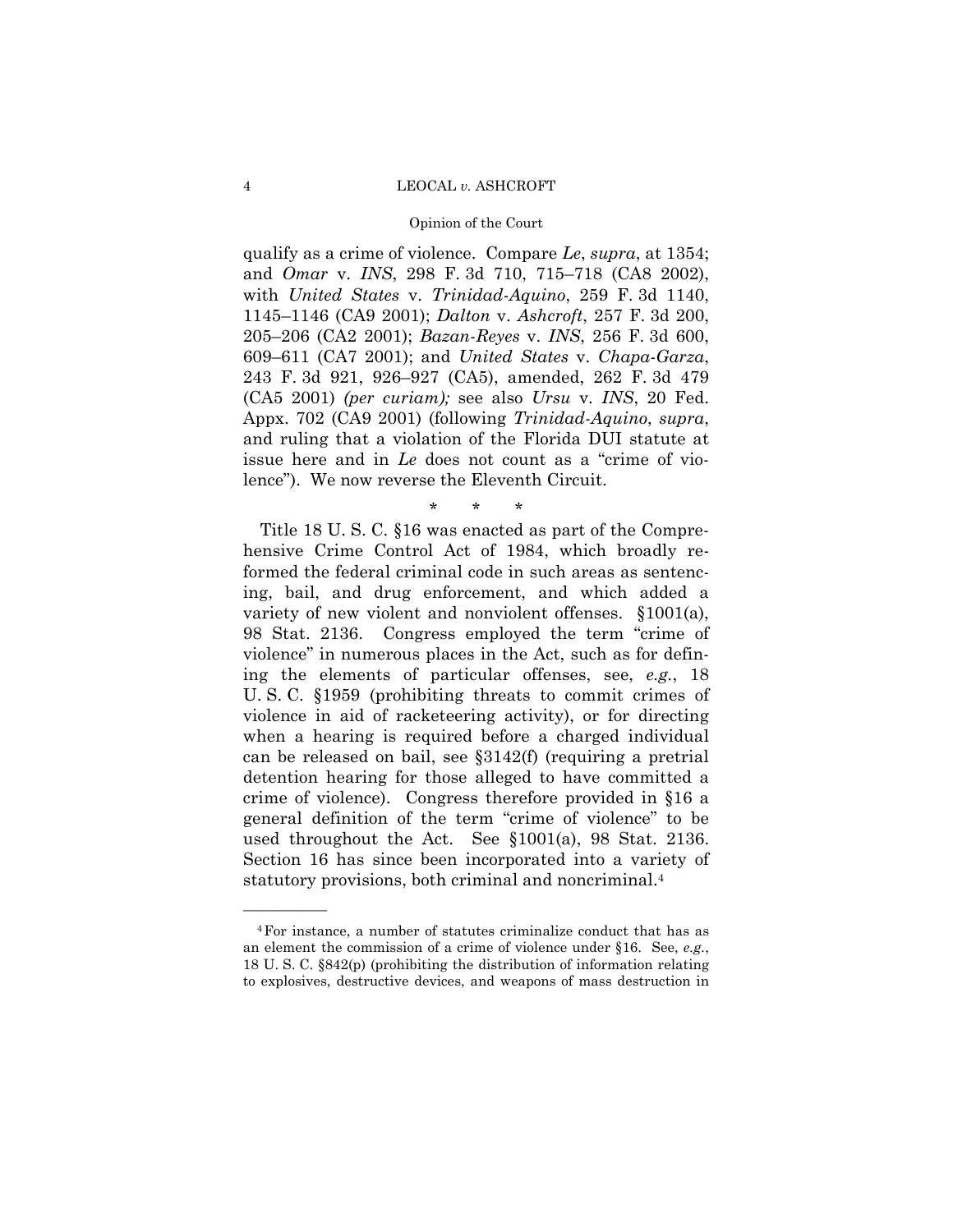Here, pursuant to  $\S 237(a)$  of the INA, the Court of Appeals applied §16 to find that petitioner's DUI conviction rendered him deportable. In determining whether petitioner's conviction falls within the ambit of §16, the statute directs our focus to the "offense" of conviction. See §16(a) (defining a crime of violence as *<sup><i>an*</sup> offense that has *as an element* the use . . . of physical force against the person or property of another" (emphasis added));  $$16(b)$ (defining the term as "*any other offense* that is a felony and that, *by its nature*, involves a substantial risk that physical force against the person or property of another may be used in the course of committing the offense<sup>"</sup> (emphasis added)). This language requires us to look to the elements and the nature of the offense of conviction, rather than to the particular facts relating to petitioner's crime.

Florida Stat.  $$316.193(3)(c)(2)$  makes it a third-degree felony for a person to operate a vehicle while under the influence and, "by reason of such operation, caus[e]  $\dots$ [s]erious bodily injury to another." The Florida statute, while it requires proof of causation of injury, does not require proof of any particular mental state. See *State* v. *Hubbard*, 751 So. 2d 552, 562–564 (Fla. 1999) (holding, in the context of a DUI manslaughter conviction under ß316.193, that the statute does not contain a *mens rea* requirement). Many States have enacted similar statutes, criminalizing DUI causing serious bodily injury or death without requiring proof of any mental state,<sup>5</sup> or, in some

relation to a crime of violence). Other statutory provisions make classification of an offense as a crime of violence consequential for purposes of, *inter alia,* extradition and restitution. See ßß3181(b),  $3663A(c)$ . And the term "crime of violence" under §16 has been incorporated into a number of noncriminal enactments. See, *e.g.*, 8 U. S. C.  $$1227(a)(2)(A)(iii)$  (rendering an alien deportable for committing a crime of violence, as petitioner is charged here).<br><sup>5</sup>See, *e.g.*, Ala. Code §13A–6–20(a)(5) (West 1994); Colo. Rev. Stat.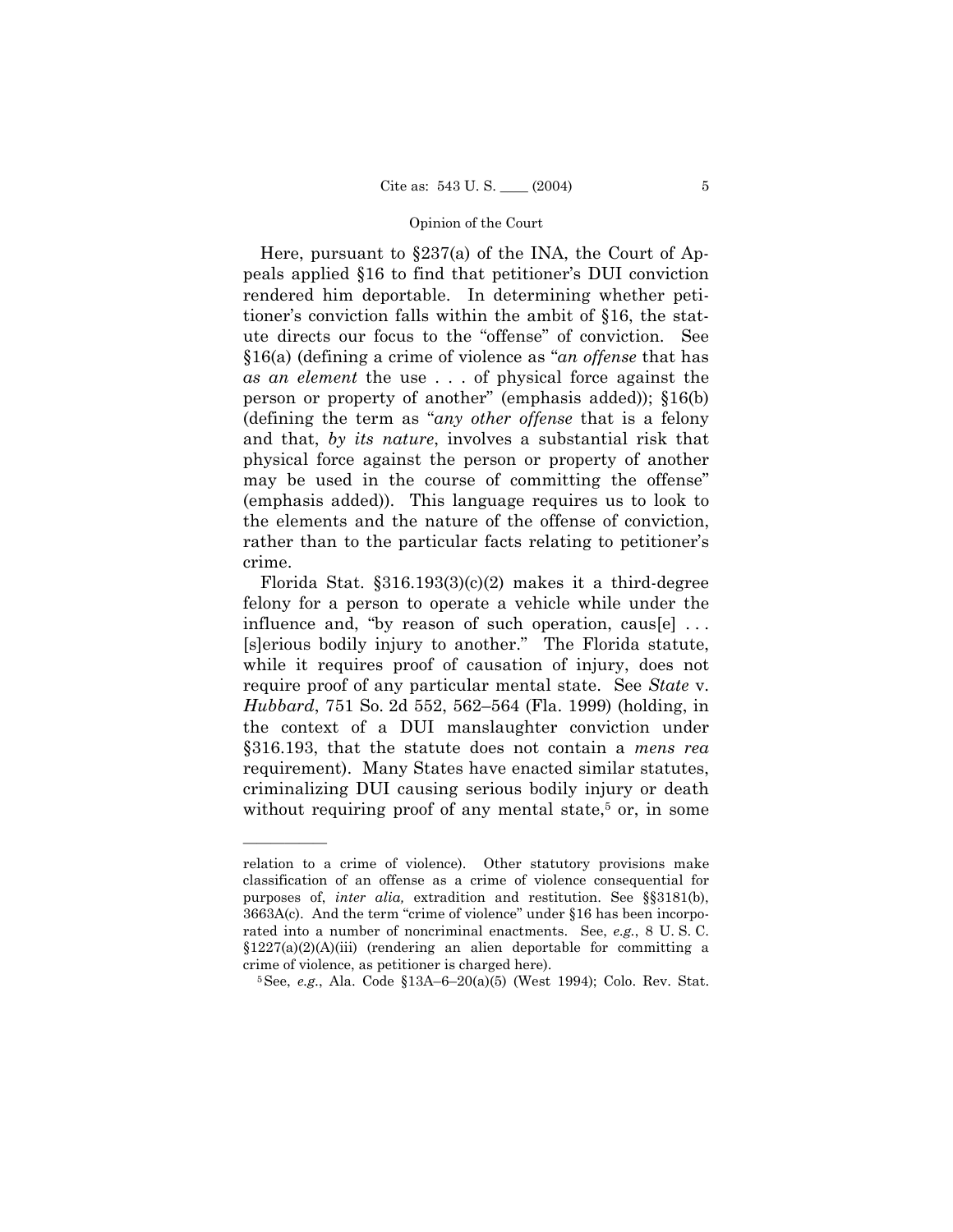#### Opinion of the Court

States, appearing to require only proof that the person acted negligently in operating the vehicle.6 The question here is whether §16 can be interpreted to include such offenses.

 Our analysis begins with the language of the statute. See *Bailey* v. *United States,* 516 U. S. 137, 144 (1995). The plain text of ß16(a) states that an offense, to qualify as a crime of violence, must have "as an element the use, attempted use, or threatened use of physical force against the person or property of another." We do not deal here with an *attempted* or *threatened* use of force. Petitioner contends that his conviction did not require the "use" of force against another person because the most common

<sup>§18−3−205(1)(</sup>b)(I) (Lexis 2003); Conn. Gen. Stat. §53a–60d(a) (2003); Ga. Code Ann. §40-6-394 (Lexis 2004); Idaho Code §18-8006(1) (Lexis 2004); Ill. Comp. Stat. Ann., ch. 625,  $\S5/11-501(d)(1)(C)$  (West 2002); Ind. Code  $\S9-30-5-4$  (1993); Iowa Code  $\S707.6A(4)$  (2003); Ky. Rev. Stat. Ann. ßß189A.010(1) and (11)(c) (Lexis Supp. 2004); Me. Rev. Stat. Ann., Tit. 29–A,  $$2411(1–A)(D)(1)$  (West Supp. 2003); Mich. Comp. Laws  $\S 257.625(5)$  (2001 and Supp. 2004); Neb. Rev. Stat.  $\S 60-6,198(1)$ (2002 Cum. Supp.); N. H. Rev. Stat. Ann.  $\S$ 265:82–a(I)(b) and (II)(b) (West 2004); N. J. Stat. Ann. §2C:12-1(c) (West Supp. 2003); N. M. Stat. Ann. §§66-8-101(B) and (C) (2004); N. D. Cent. Code §39-09-01.2(1)(c) (Lexis 1987); Ohio Rev. Code Ann. ß2903.08(A)(1)(a) (Lexis 2003); Okla. Stat. Ann., Tit. 47, §11-904(B)(1) (West 2001); 75 Pa. Cons. Stat. §3804(b) (Supp. 2003); R. I. Gen. Laws §31–27–2.6(a) (Lexis 2002); Tex. Penal Code Ann. ß49.07(a)(1) (West 2003); Vt. Stat. Ann., Tit. 23, ß1210(f) (Lexis Supp. 2004); Wash. Rev. Code ß46.61.522(1)(b) (1994); Wis. Stat. §940.25(1) (1999-2000); Wyo. Stat. §31-5-233(h)

<sup>(</sup>Lexis 2003).<br><sup>6</sup>See, *e.g.*, Cal. Veh. Code §23153 (West 2000); Del. Code Ann., Tit. 11, ßß628(2), 629 (Lexis 1995); La. Stat. Ann. ßß14:39.1(A), 14:39.2(A) (West 1997 and Supp. 2004); Md. Crim. Law Code Ann.,  $\S$ §3-211(c) and (d) (Lexis 2004); Miss. Code Ann. §63–11–30(5) (Lexis 2004); Mo. Ann. Stat.  $$565.060.1(4)$  (West 2000); Mont. Code Ann.  $$45-5-205(1)$  (2003); Nev. Rev. Stat. §484.3795(1) (2003); S. C. Code Ann. §56–5–2945(A)(1) (2003); S. D. Codified Laws  $\S22-16-42$  (West Supp. 2003); Utah Code Ann. §§41-6-44(3)(a)(ii)(A) and (3)(b) (Lexis Supp. 2004); W. Va. Code  $$17C-5-2(c)$  (Lexis 2004).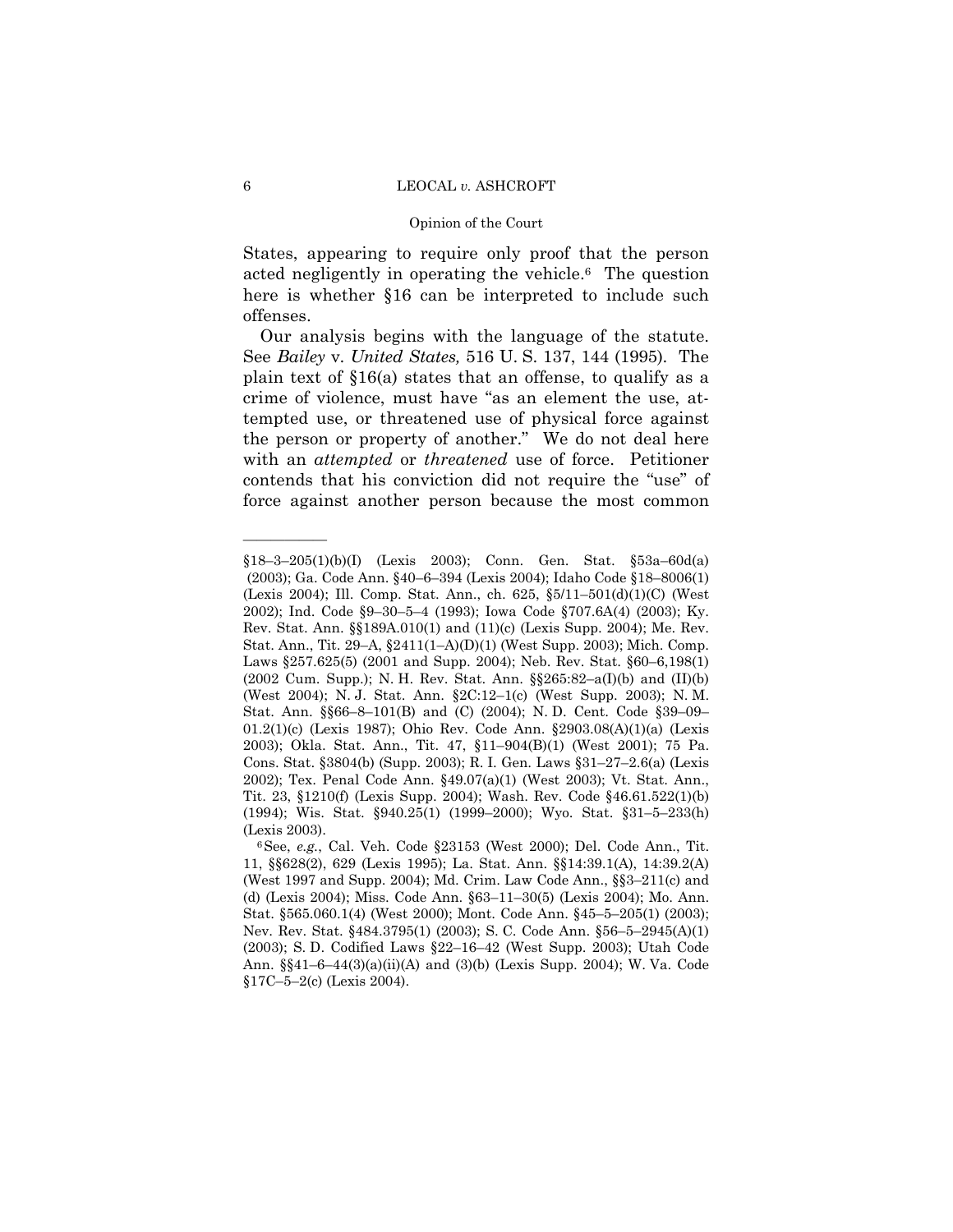employment of the word "use" connotes the *intentional* availment of force, which is not required under the Florida DUI statute. The Government counters that the "use" of force does not incorporate any *mens rea* component, and that petitionerís DUI conviction necessarily includes the use of force. To support its position, the Government dissects the meaning of the word "use," employing dictionaries, legislation, and our own case law in contending that a use of force may be negligent or even inadvertent.

Whether or not the word "use" alone supplies a *mens rea* element, the partiesí primary focus on that word is too narrow. Particularly when interpreting a statute that features as elastic a word as "use," we construe language in its context and in light of the terms surrounding it. See *Smith* v. *United States,* 508 U. S. 223, 229 (1993); *Bailey, supra*, at 143. The critical aspect of  $\S16(a)$  is that a crime of violence is one involving the "use  $\ldots$  of physical force *against the person or property of another*.î (Emphasis added.) As we said in a similar context in *Bailey*, "use" requires active employment. 516 U. S., at 145. While one may, in theory, actively employ *something* in an accidental manner, it is much less natural to say that a person actively employs physical force against another person by accident. Thus, a person would "use  $\ldots$  physical force against" another when pushing him; however, we would not ordinarily say a person "use[s]  $\ldots$  physical force against" another by stumbling and falling into him. When interpreting a statute, we must give words their "ordinary" or naturalî meaning. *Smith*, *supra*, at 228. The key phrase in  $$16(a)$ —the "use . . . of physical force against the person or property of another<sup>"</sup>—most naturally suggests a higher degree of intent than negligent or merely accidental conduct. See *United States* v. *Trinidad-Aquino*, 259 F. 3d, at 1145; *Bazan-Reyes* v. *INS*, 256 F. 3d, at 609. Petitionerís DUI offense therefore is not a crime of violence under  $§16(a).$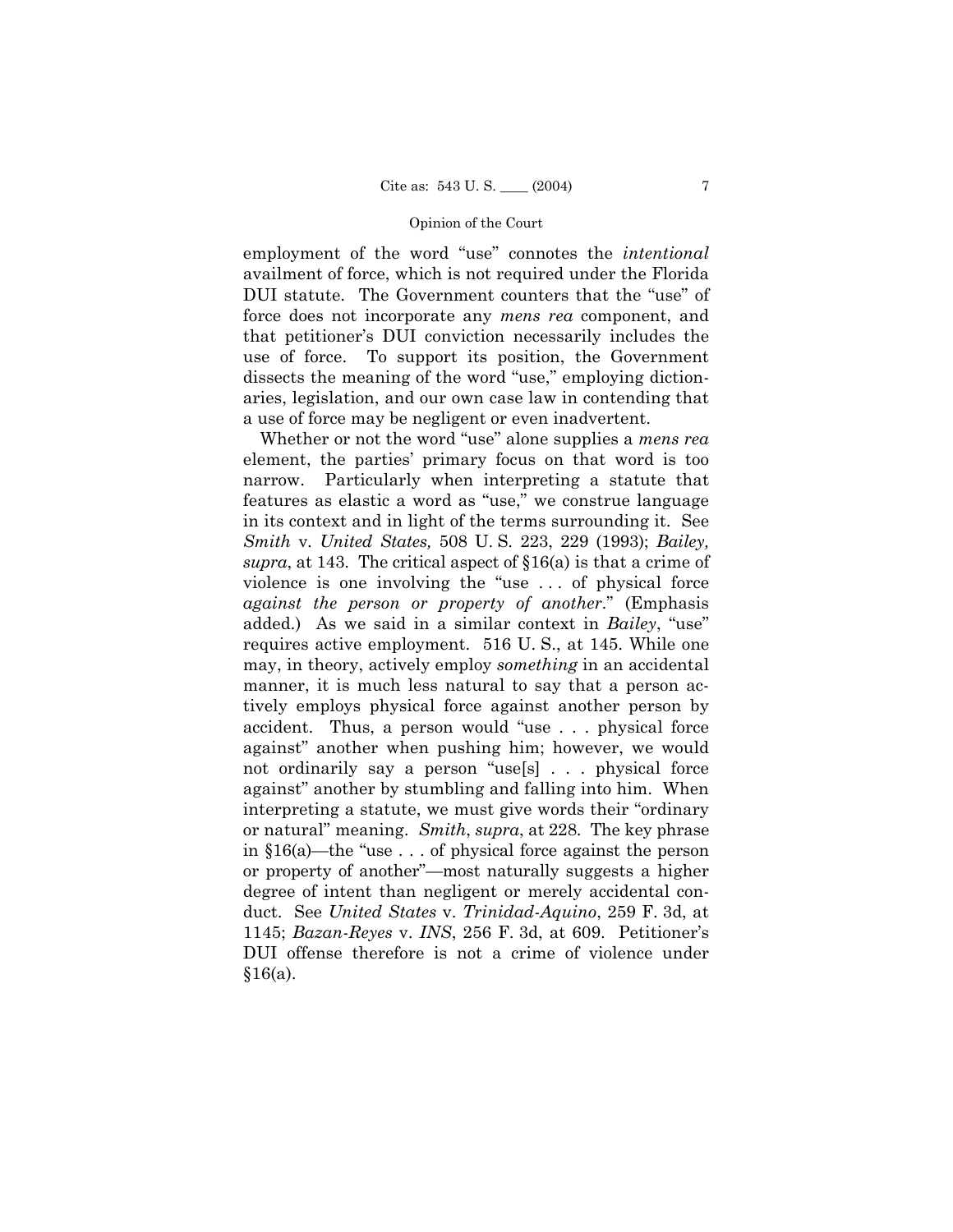# Opinion of the Court

Neither is petitioner's DUI conviction a crime of violence under ß16(b). Section 16(b) sweeps more broadly than  $§16(a)$ , defining a crime of violence as including "any other offense that is a felony and that, by its nature, involves a substantial risk that physical force against the person or property of another may be used in the course of committing the offense." But  $$16(b)$  does not thereby encompass all negligent misconduct, such as the negligent operation of a vehicle. It simply covers offenses that naturally involve a person acting in disregard of the risk that physical force might be used against another in committing an offense. The reckless disregard in ß16 relates *not* to the general conduct or to the possibility that harm will result from a personís conduct, but to the risk that the use of physical force against another might be required in committing a crime.<sup>7</sup> The classic example is burglary. A burglary would be covered under ß16(b) *not* because the offense can be committed in a generally reckless way or because someone may be injured, but because burglary, by its nature, involves a substantial risk that the burglar will use force against a victim in completing the crime.

Thus, while  $$16(b)$  is broader than  $$16(a)$  in the sense

<sup>7</sup>Thus, ß16(b) plainly does not encompass all offenses which create a "substantial risk" that injury will result from a person's conduct. The "substantial risk" in  $$16(b)$  relates to the use of force, not to the possible effect of a person's conduct. Compare  $§16(b)$  (requiring a "substantial risk that physical force against the person or property of another may be used"), with United States Sentencing Commission, Guidelines Manual ß4B1.2(a)(2) (Nov. 2003) (in the context of a career-offender sentencing enhancement, defining "crime of violence" as meaning, *inter alia*, "conduct that presents a serious potential risk of physical injury to another"). The risk that an accident may occur when an individual drives while intoxicated is simply not the same thing as the risk that the individual may "use" physical force against another in committing the DUI offense. See, *e.g.*, *United States* v. *Lucio-Lucio*, 347 F. 3d 1202, 1205-1207 (CA10 2003); *Bazan-Reyes*, v. *INS*, 256 F. 3d 600, 609-610 (CA7 2001).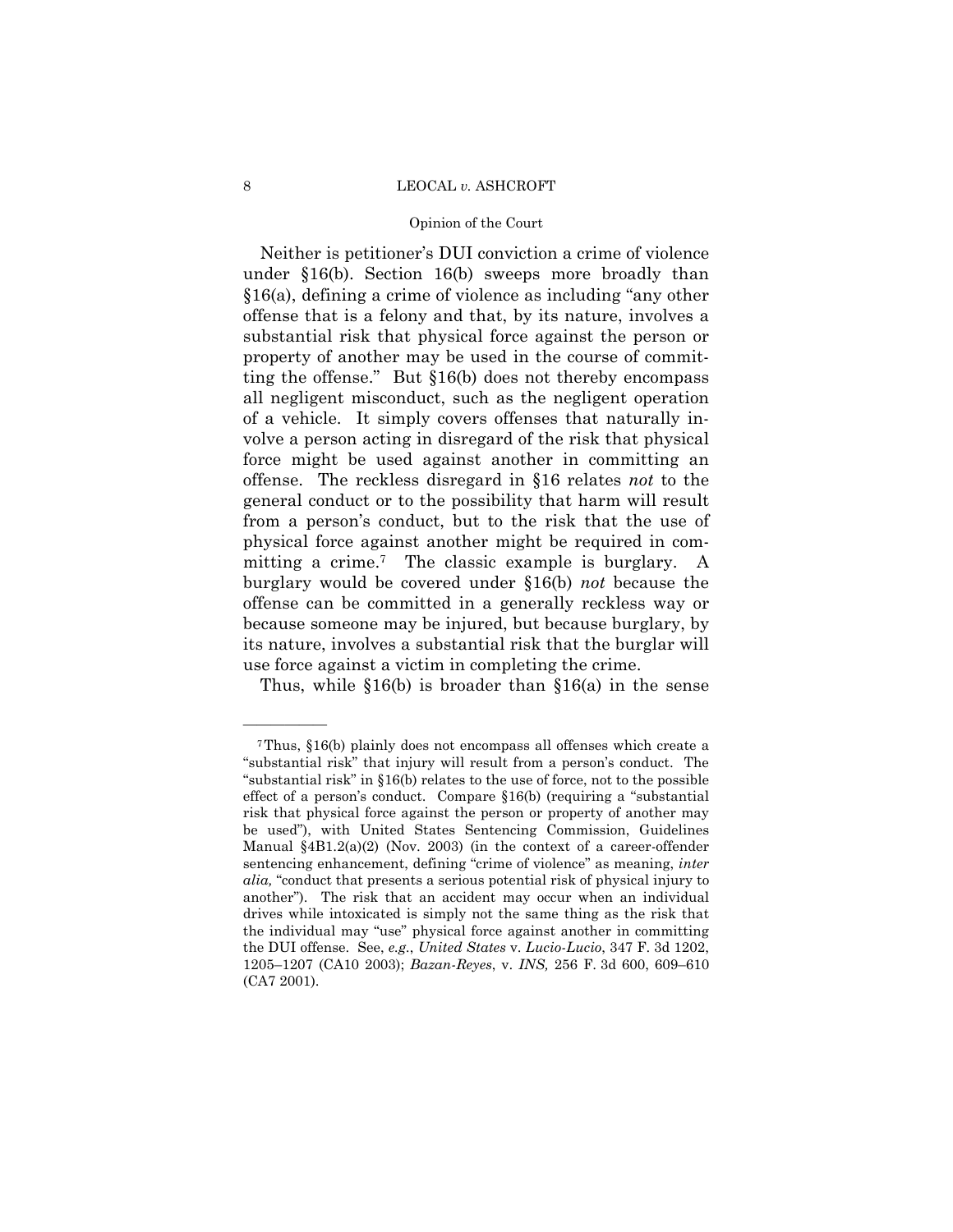that physical force need not actually be applied, it contains the same formulation we found to be determinative in  $$16(a)$$ : the use of physical force against the person or property of another. Accordingly, we must give the language in ß16(b) an identical construction, requiring a higher *mens rea* than the merely accidental or negligent conduct involved in a DUI offense. This is particularly true in light of  $$16(b)$ 's requirement that the "substantial" risk" be a risk of using physical force against another person "in the course of committing the offense." In no ìordinary or naturalî sense can it be said that a person risks having to "use" physical force against another person in the course of operating a vehicle while intoxicated and causing injury.

 In construing both parts of ß16, we cannot forget that we ultimately are determining the meaning of the term "crime of violence." The ordinary meaning of this term, combined with ß16ís emphasis on the use of physical force against another person (or the risk of having to use such force in committing a crime), suggests a category of violent, active crimes that cannot be said naturally to include DUI offenses. Cf. *United States* v. *Doe*, 960 F. 2d 221, 225  $(CA1 1992)$  (Breyer, C. J.) (observing that the term "violent felony" in 18 U.S.C.  $\S 924(e)$  (2000 ed. and Supp. II) ìcalls to mind a tradition of crimes that involve the possibility of more closely related, active violence"). Interpreting ß16 to encompass accidental or negligent conduct would blur the distinction between the "violent" crimes Congress sought to distinguish for heightened punishment and other crimes. See *United States* v. *Lucio-Lucio*, 347 F. 3d 1202, 1205-1206 (CA10 2003).

 Section 16 therefore cannot be read to include petitioner's conviction for DUI causing serious bodily injury under Florida law.8 This construction is reinforced by

<sup>8</sup>Even if ß16 lacked clarity on this point, we would be constrained to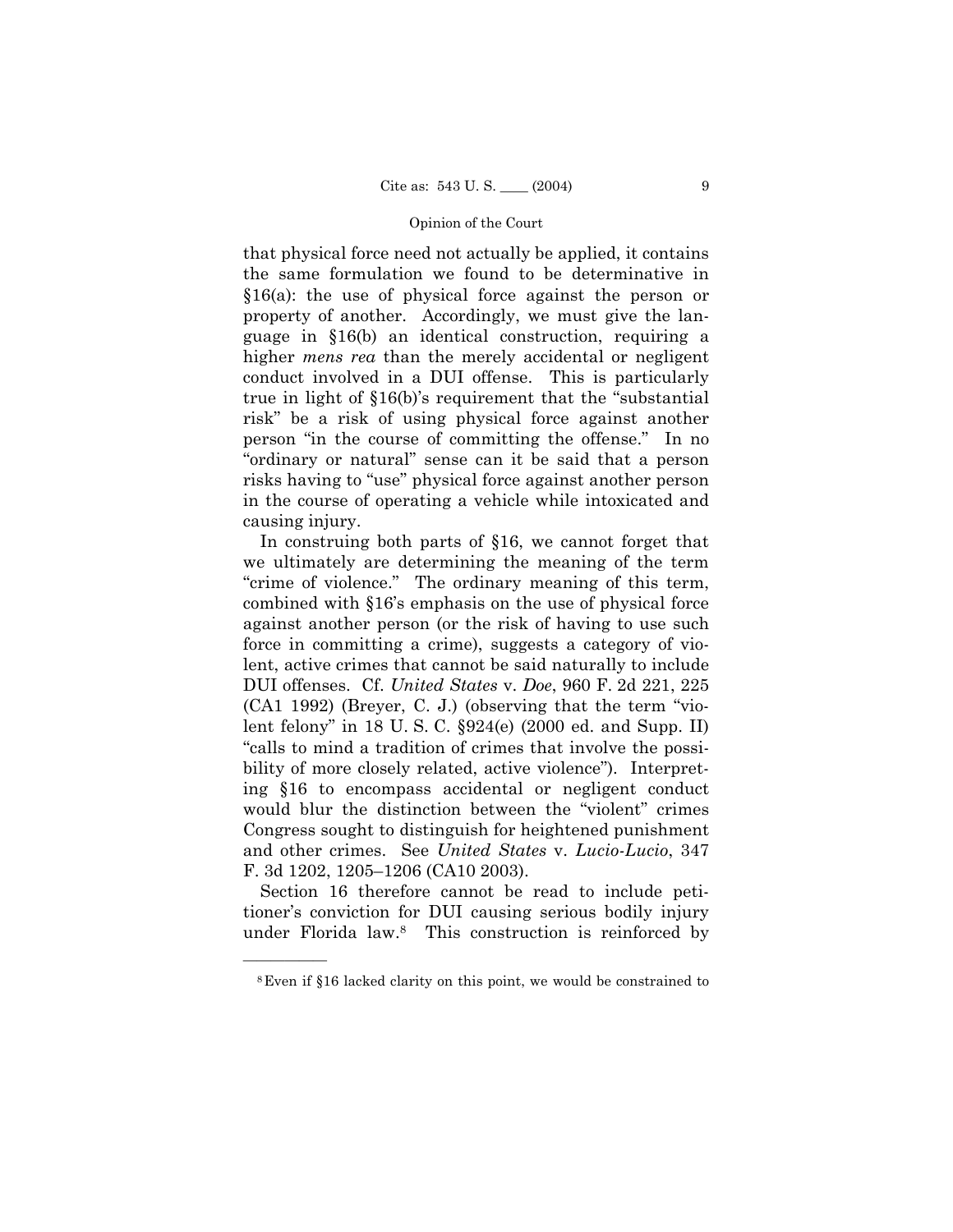#### Opinion of the Court

Congress' use of the term "crime of violence" in  $$101(h)$  of the INA, which was enacted in 1990. See Foreign Relations Authorization Act, Fiscal Years 1990 and 1991, ß131, 104 Stat. 31 (hereinafter FRAA). Section  $212(a)(2)(E)$  of the INA renders inadmissible any alien who has previously exercised diplomatic immunity from criminal jurisdiction in the United States after committing a "serious" criminal offense." 8 U.S.C.  $$1182(a)(2)(E)$ . Section  $101(h)$  defines the term "serious criminal offense" to mean:

 $"(1)$  any felony;

óóóóóó

 $\degree$ (2) any crime of violence, as defined in section 16 of title 18; *or*

ì(3) any crime of reckless driving or of driving while intoxicated or under the influence of alcohol or of prohibited substances if such crime involves personal injury to another."  $\,8\,$  U.S.C.  $\S 1101(h)$  (emphasis added).

Congressí separate listing of the DUI-causing-injury offense from the definition of "crime of violence" in  $§16$  is revealing. Interpreting ß16 to include DUI offenses, as the Government urges, would leave ß101(h)(3) practically devoid of significance. As we must give effect to every word of a statute wherever possible, see *Duncan* v. *Walker,*  533 U. S. 167, 174 (2001), the distinct provision for these offenses under ß101(h) bolsters our conclusion that ß16 does not itself encompass DUI offenses.9

interpret any ambiguity in the statute in petitioner's favor. Although here we deal with §16 in the deportation context, §16 is a criminal statute, and it has both criminal and noncriminal applications. Because we must interpret the statute consistently, whether we encounter its application in a criminal or noncriminal context, the rule of lenity applies. Cf. *United States* v. *Thompson/Center Arms Co.,* 504 U. S. 505,  $517-518$  (1992) (plurality opinion) (applying the rule of lenity to a tax statute, in a civil setting, because the statute had criminal applications and thus had to be interpreted consistently with its criminal applications). <sup>9</sup>This point carries significant weight in the particular context of this